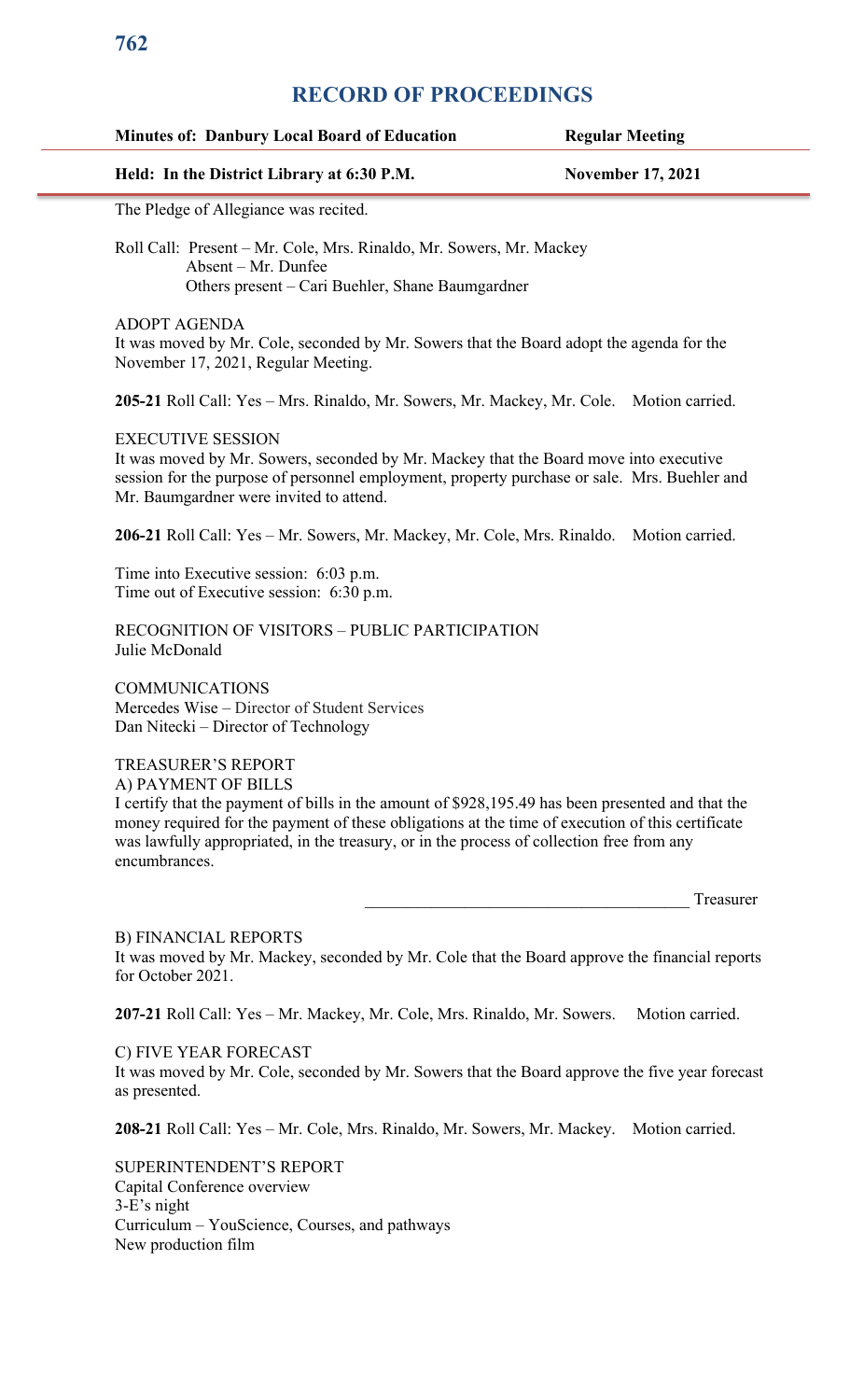|                                                                                   | Held: In the District Library at 6:30 P.M.                                                       |               | <b>November 17, 2021</b> |
|-----------------------------------------------------------------------------------|--------------------------------------------------------------------------------------------------|---------------|--------------------------|
| <b>OLD BUSINESS</b>                                                               |                                                                                                  |               |                          |
| <b>TUTORS</b>                                                                     |                                                                                                  |               |                          |
|                                                                                   | It was moved by Mr. Sowers, seconded by Mr. Mackey that the Board approve the following          |               |                          |
|                                                                                   | tutors on an as needed basis. Employment is contingent on BCI/FBI checks and all other district  |               |                          |
| requirements.                                                                     |                                                                                                  |               |                          |
| Shelby Klima                                                                      | Jen Nickel<br>Heidi Oglesbee                                                                     | Erin Sandvick | Jen O'Brien              |
|                                                                                   | 209-21 Roll Call: Yes - Mrs. Rinaldo, Mr. Sowers, Mr. Mackey, Mr. Cole.                          |               | Motion carried.          |
| <b>DONATIONS</b>                                                                  |                                                                                                  |               |                          |
| donations:                                                                        | It was moved by Mr. Mackey, seconded by Mr. Cole that the Board approve the following            |               |                          |
|                                                                                   | \$500 donation in memory of Adelle Jadwisiak from David and Barbara Jadwisiak                    |               |                          |
|                                                                                   | \$25 donation from Guy and Rose Tibbles                                                          |               |                          |
|                                                                                   | 9 Large Remo Tubano Drums donated in honor or Raymond & Marian Ossovicki                         |               |                          |
|                                                                                   | Materion donated funds to cover our field trip/guided tour to the Hayes Home for 4th grade       |               |                          |
|                                                                                   |                                                                                                  |               |                          |
|                                                                                   | 210-21 Roll Call: Yes – Mr. Sowers, Mr. Mackey, Mr. Cole, Mrs. Rinaldo.                          |               | Motion carried.          |
|                                                                                   |                                                                                                  |               |                          |
| <b>BOARD POLICIES</b>                                                             |                                                                                                  |               |                          |
|                                                                                   | It was moved by Mr. Cole, seconded by Mr. Sowers that the Board approve the third reading of     |               |                          |
| the following OSBA policies:                                                      |                                                                                                  |               |                          |
|                                                                                   | AFC-2 (Also GCN-2) - Evaluation of Professional Staff (Administrators Both Professional          |               |                          |
| and Support) (Version 2 - OPES 2.0)                                               |                                                                                                  |               |                          |
| BD - School Board Meetings                                                        |                                                                                                  |               |                          |
| GBL - Personnel Records                                                           |                                                                                                  |               |                          |
| GBP - Drug-Free Workplace                                                         |                                                                                                  |               |                          |
|                                                                                   | <b>GCC</b> - Professional Staff Recruiting                                                       |               |                          |
| <b>ACAA - Sexual Harassment</b>                                                   | <b>ACAA-R</b> - Sexual Harassment Grievance Process                                              |               |                          |
|                                                                                   |                                                                                                  |               |                          |
| <b>DJF-R</b> - Purchasing Procedures<br><b>TEXT</b> IKF - Graduation Requirements |                                                                                                  |               |                          |
|                                                                                   | <b>DECA</b> - Administration of Federal Grant Funds                                              |               |                          |
|                                                                                   | <b>EEA</b> - Student Transportation Services                                                     |               |                          |
|                                                                                   | <b>EXAD</b> - Non-Routine Use of School Buses                                                    |               |                          |
|                                                                                   | <b>GBK</b> - No Tobacco Use on District Property by Staff Members (Version 2)                    |               |                          |
| <b>GBQ</b> - Criminal Records Check                                               |                                                                                                  |               |                          |
| GCD - Professional Staff Hiring                                                   |                                                                                                  |               |                          |
|                                                                                   | GDBE - Support Staff Vacations and Holidays                                                      |               |                          |
|                                                                                   | GDC/GDCA/GDD - Support Staff Recruiting/Posting of Vacancies/Hiring                              |               |                          |
| $\Box$ IGAE - Health Education                                                    |                                                                                                  |               |                          |
|                                                                                   | <b>IGAG</b> - Drugs, Alcohol and Tobacco Education                                               |               |                          |
|                                                                                   | <b>TE IGAH/IGAI - Family Life Education/Sex Education</b>                                        |               |                          |
|                                                                                   | <b>TED</b> IGBE - Remedial Instruction (Intervention Services)                                   |               |                          |
|                                                                                   | <b>Times IGBEA</b> - Reading Skills Assessments and Intervention (Third Grade Reading Guarantee) |               |                          |
|                                                                                   | <b>The IGBEA-R</b> - Reading Skills Assessment and Intervention (Third Grade Reading Guarantee)  |               |                          |
|                                                                                   | <b>Til IGCH-R (Also LEC-R) - College Credit Plus</b>                                             |               |                          |
| IICC - School Volunteers                                                          |                                                                                                  |               |                          |
| <b>LE-R</b> - Testing Programs                                                    |                                                                                                  |               |                          |
| <b>La JEC</b> - School Admission                                                  |                                                                                                  |               |                          |
| $\Box$ JHCB - Immunizations                                                       |                                                                                                  |               |                          |
|                                                                                   |                                                                                                  |               |                          |
|                                                                                   |                                                                                                  |               |                          |
|                                                                                   | $\Box$ JP - Positive Behavioral Interventions and Supports (Restraint and Seclusion)             |               |                          |
| <b>HEC</b> - Communicable Diseases                                                | KGC - No Tobacco Use on District Property (Version 2)                                            |               |                          |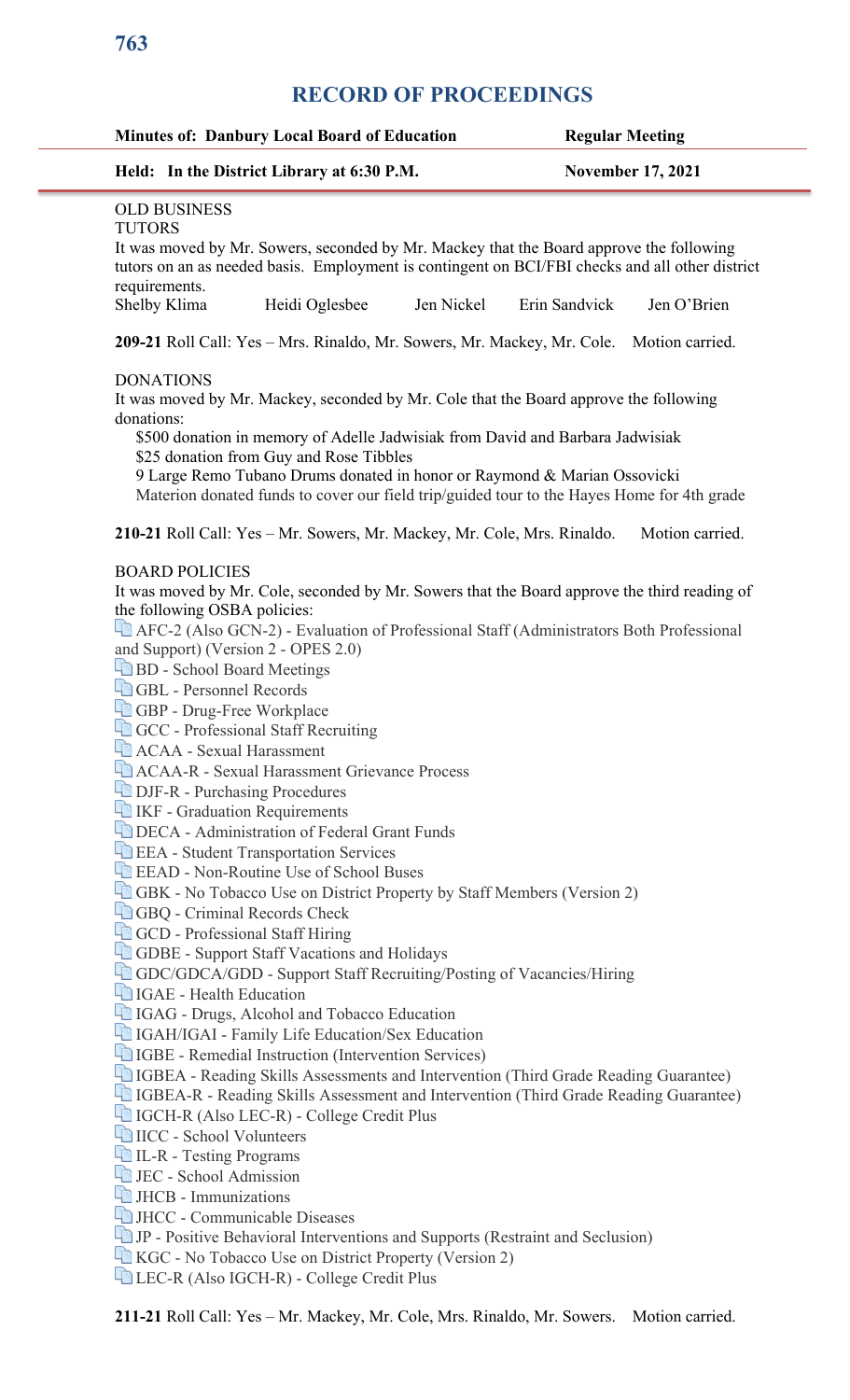| <b>Minutes of: Danbury Local Board of Education</b>                                                                         |                           |                                            | <b>Regular Meeting</b>                   |                          |  |  |
|-----------------------------------------------------------------------------------------------------------------------------|---------------------------|--------------------------------------------|------------------------------------------|--------------------------|--|--|
|                                                                                                                             |                           | Held: In the District Library at 6:30 P.M. |                                          | <b>November 17, 2021</b> |  |  |
| <b>VOLUNTEERS</b><br>It was moved by Mr. Sowers, seconded by Mr. Mackey that the Board approve the following<br>volunteers: |                           |                                            |                                          |                          |  |  |
|                                                                                                                             | Pam Starr<br>Jenna Gerber | Jared Griffith<br>Melissa Maringer         | Randy Rakosky<br><b>Russell Maringer</b> | Elisa Oglesbee           |  |  |

212-21 Roll Call: Yes - Mr. Cole, Mrs. Rinaldo, Mr. Sowers, Mr. Mackey. Motion carried.

### COMMITTEE REPORTS

- **A.** Audit and Finance
- **B.** Building & Grounds/Cafeteria & Transportation/Technology
- **C.** Public Relations
- **D.** Student Achievement
- **E.** Legislative Liaison

### CURRICULUM GUIDES & COURSE OFFERINGS

It was moved by Mr. Mackey, seconded by Mr. Cole that the Board approve the Danbury High School Curriculum Guide and Course offerings and 7th & 8th grade Course Description Guide for the 2022-2023 school year.

**213-21** Roll Call: Yes – Mrs. Rinaldo, Mr. Sowers, Mr. Mackey, Mr. Cole. Motion carried.

### SUPPLEMENTAL CONTRACTS

It was moved by Mr. Cole, seconded by Mr. Sowers that the Board approve the resignation of Dave Redett as the 7<sup>th</sup> Grade Girls Basketball coach for 2021-2022 school year.

**214-21** Roll Call: Yes – Mr. Sowers, Mr. Mackey, Mr. Cole, Mrs. Rinaldo. Motion carried.

It was moved by Mr. Sowers, seconded by Mr. Mackey that the Board approve the following supplemental contracts for the 2021-2022 school year. Employment is contingent on Pupil Activity Validation, BCI/FBI checks, and all other district requirements:

| John Massara         | Asst. Boys Basketball Coach      |  |
|----------------------|----------------------------------|--|
| Brian Sloan          | Asst. Boys Basketball Coach      |  |
| Scott Dahlgren       | 7th Grade Girls Basketball Coach |  |
| Jim Fish             | Head Softball Coach              |  |
| Randy Suchy          | Head Baseball Coach              |  |
| Doug Wahl            | Asst. Baseball Coach             |  |
| Steve Andres         | Head Track Coach                 |  |
| Kurri Lewis          | Asst Track Coach                 |  |
| <b>Chantel Lewis</b> | Asst. Track Coach                |  |
| Dan Rinaldo          | Asst. Track Coach                |  |
| Tim Heffernan        | Middle School Track Coach        |  |
| Kory Conrad          | Middle School Track Coach        |  |

<sup>215-21</sup> Roll Call: Yes - Mr. Mackey, Mr. Cole, Mrs. Rinaldo, Mr. Sowers Motion carried.